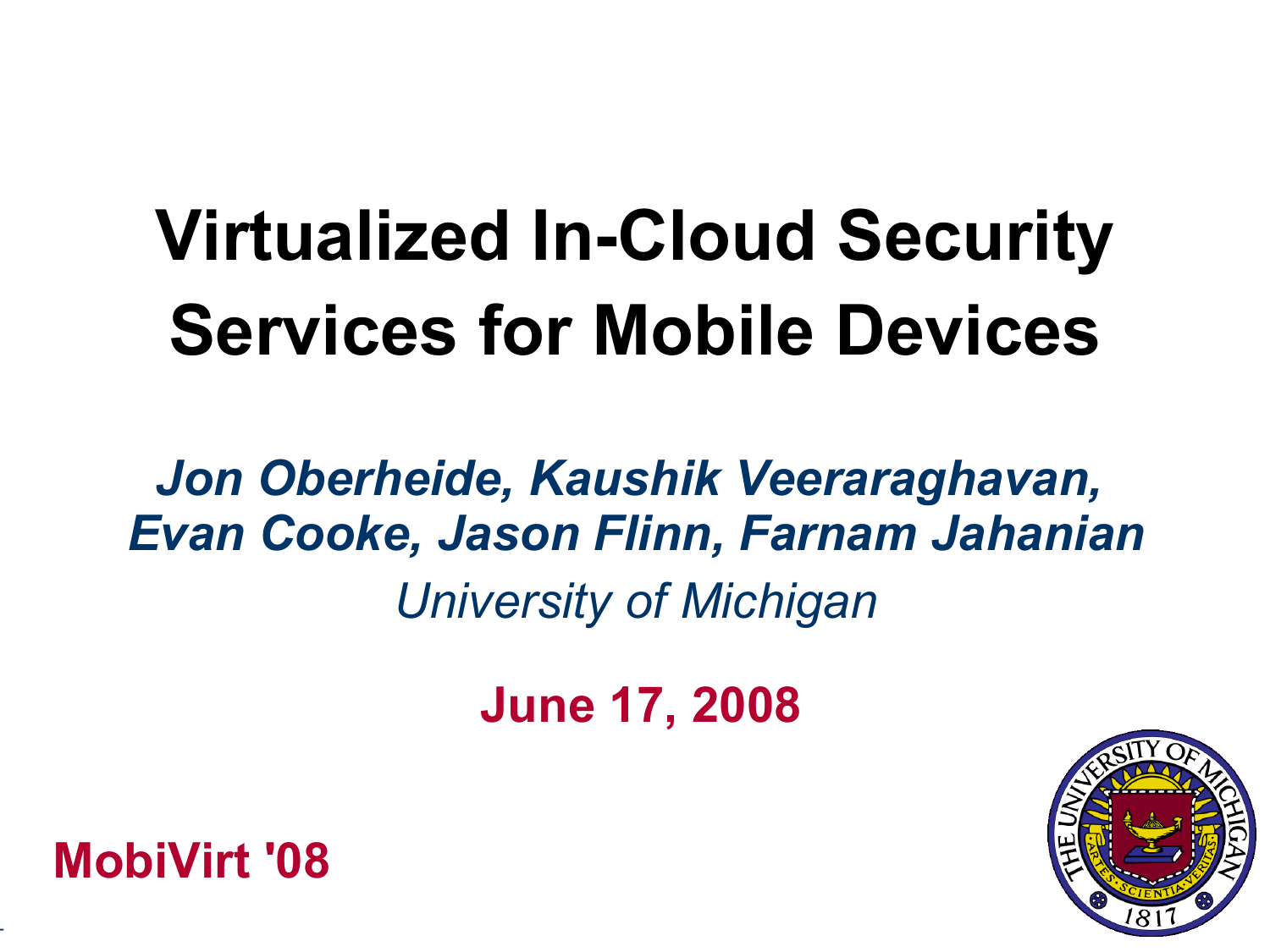



- Motivation
	- Malware detection: high security, low resources
- Architecture
	- Antivirus as an off-device network service
- Implementation and Evaluation
	- Resource requirements
	- Power consumption
	- Detection capabilities
- Discussion and Wrap-up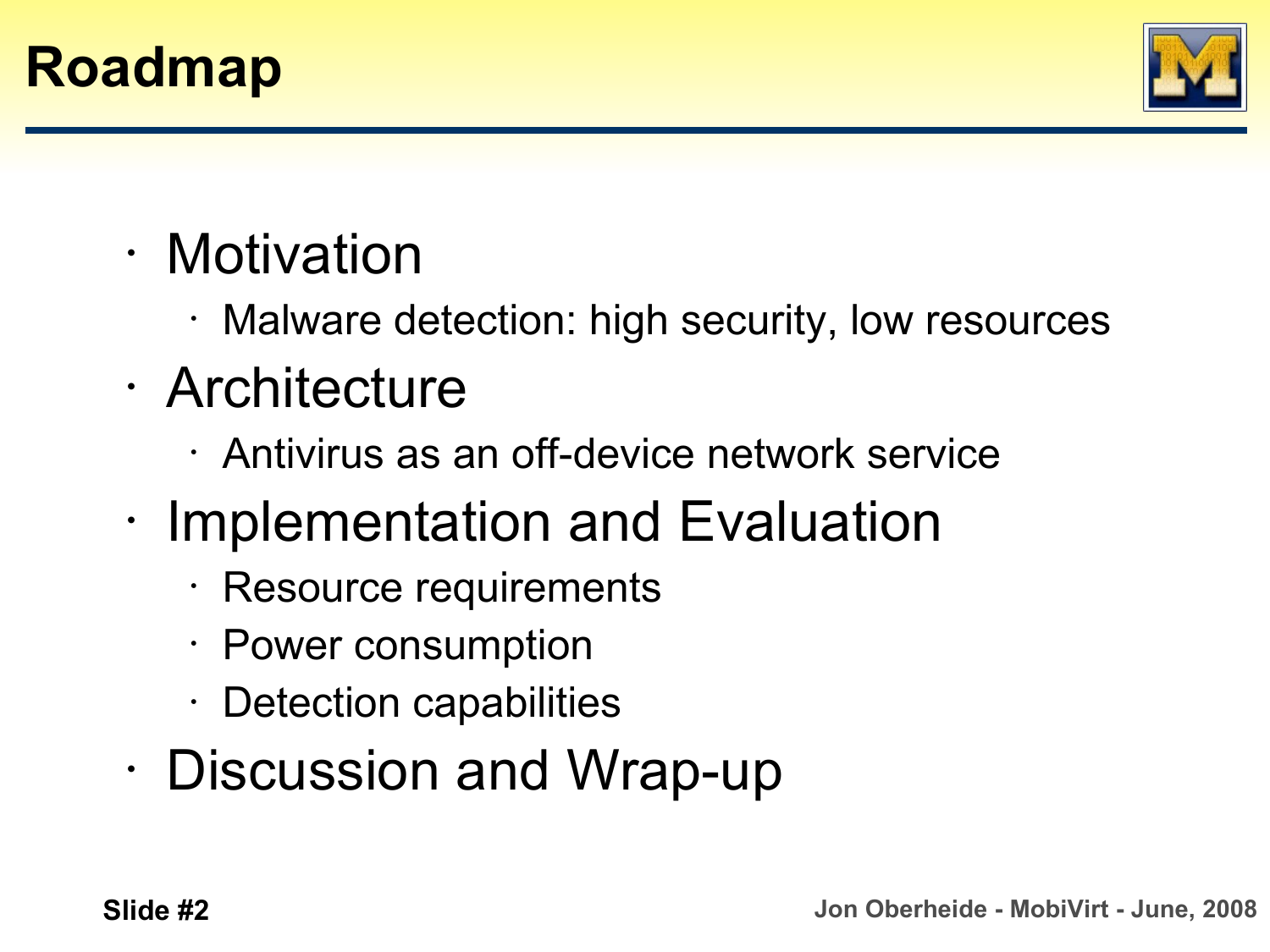

- Mobile device capabilities increasing
	- Approaching functionality of standard PCs
	- Rich application development/delivery
	- iPhone, Android, Maemo, Symbian, WM, etc
- Enticing target for malware authors
	- Mobile banking transactions
	- Spying on business/enterprise users
- Need malware detection/mitigation!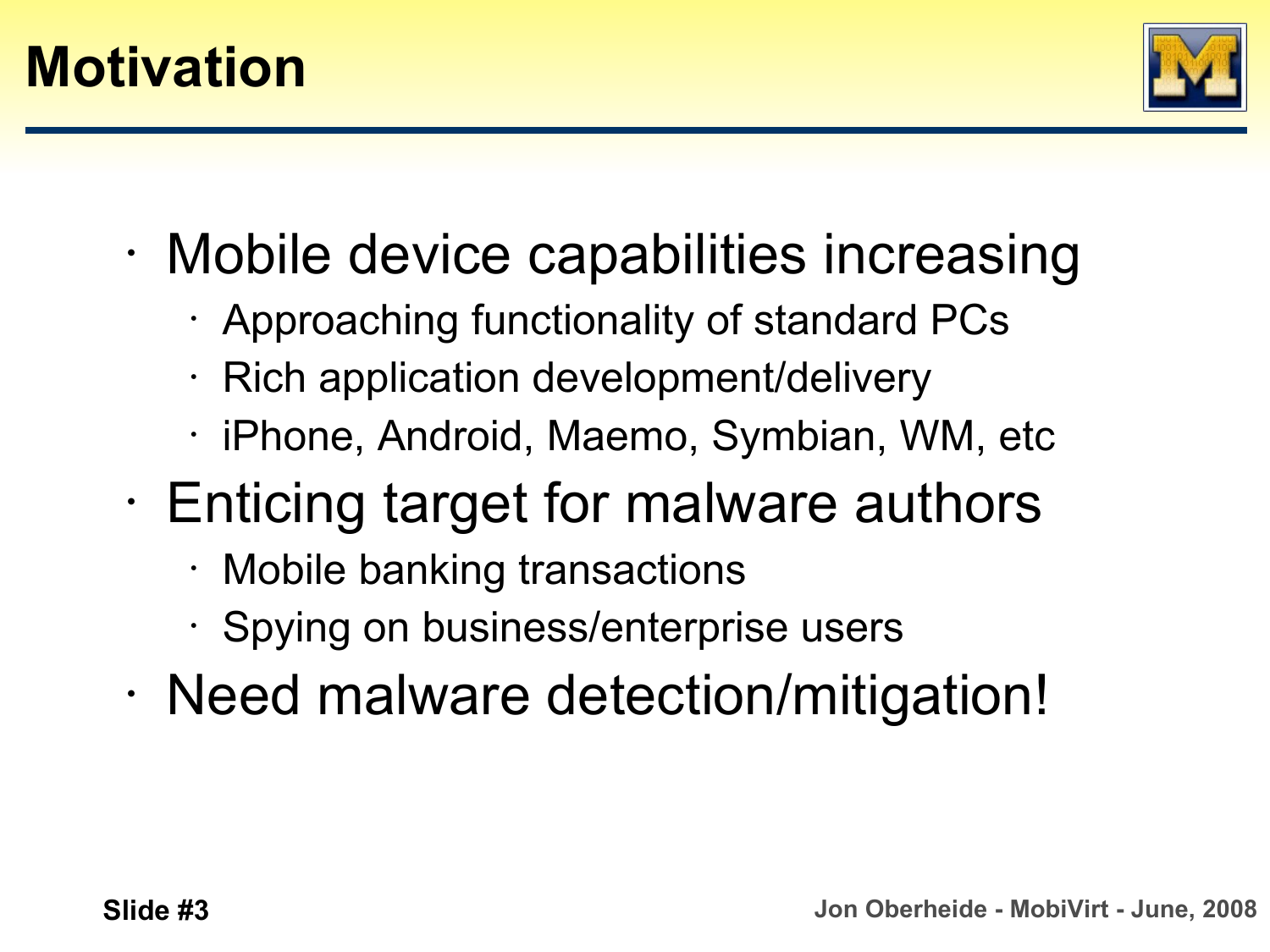

- Adapt host-based antivirus to mobile devices
	- Numerous vendors have mobile products
- Problems with on-device AV model
	- Detection capabilities vs. resource constraints
	- $\cdot$  Scalability protection for future threats
	- Software complexity, platform diversity, AV vulnerabilities

### Goal: maintain/increase detection capabilities while reducing resource requirements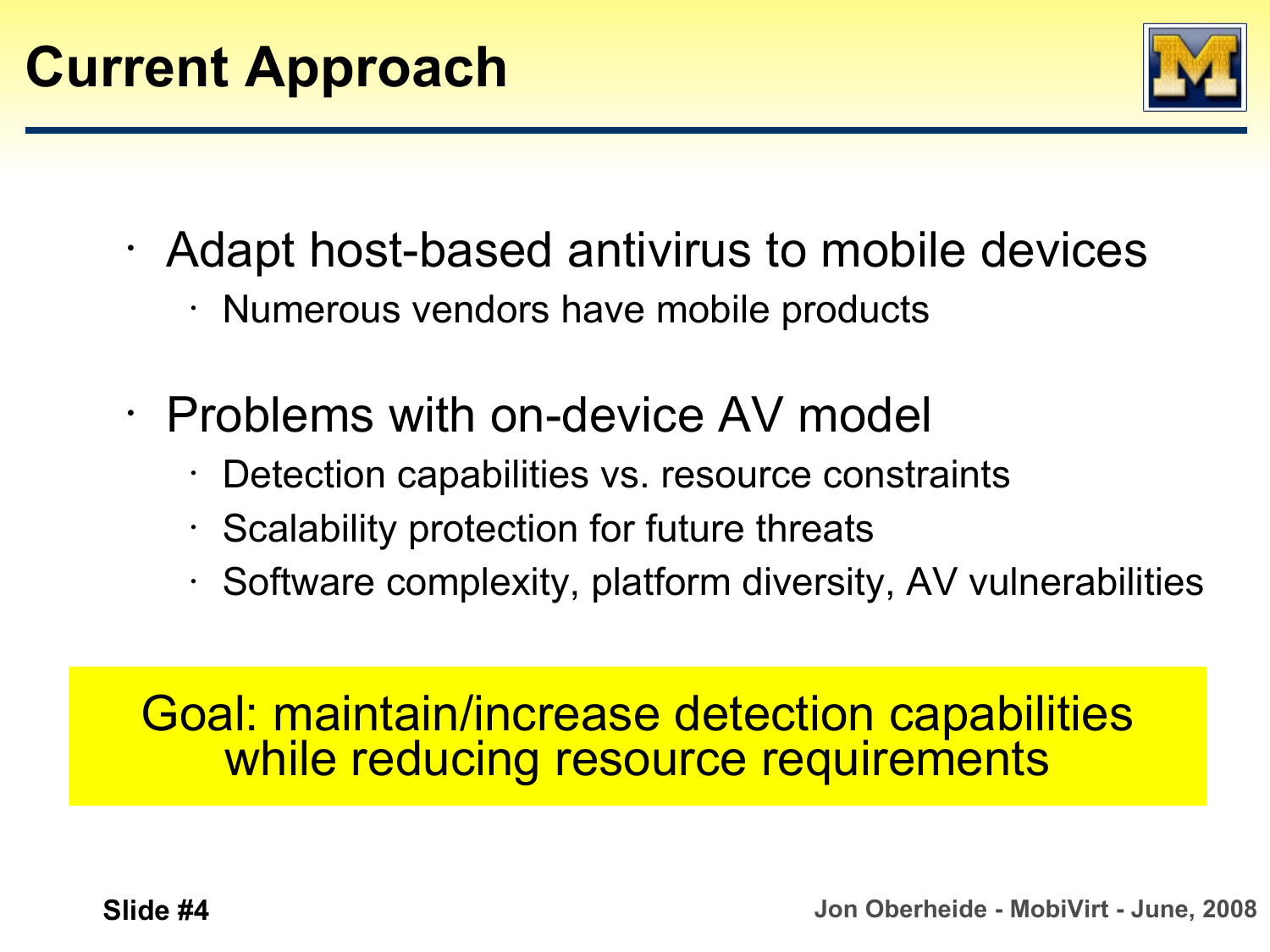

- Offload detection functionality
	- Instead of analyzing a file locally on-device, send it to a network service for analysis
- Moves complexity and resource usage to off-device service
	- Frees us of resource constraints of mobile device
- Trade-off network bandwidth/radio power to save on-device resources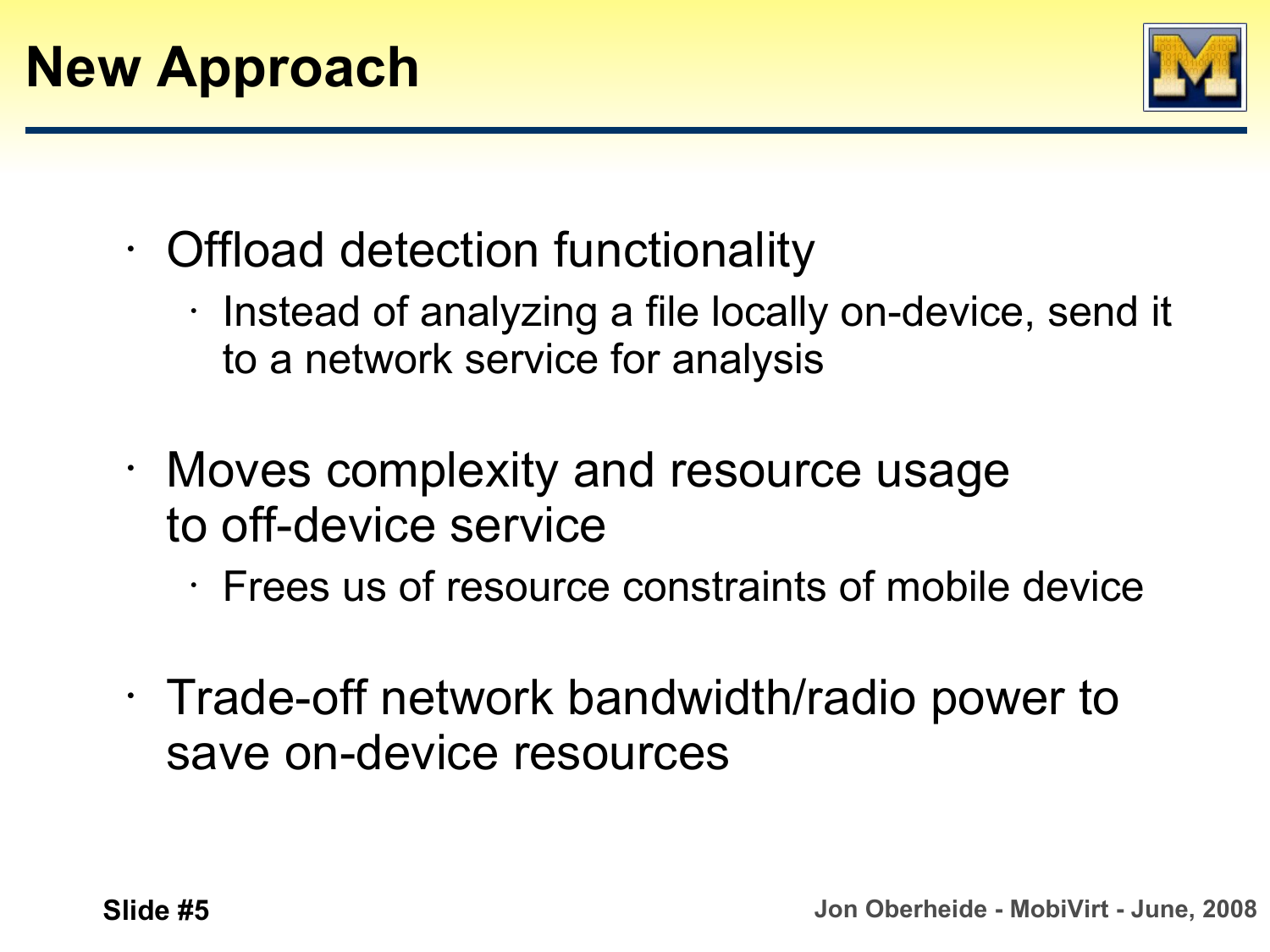



• *Host/mobile agent* runs on desktops, laptops, and mobile devices.

- Acts similar to host-based AV; interposes on file access
- Queries network service instead of analyzing locally
- *Network service* hosts the backend AV detection engines and fields file analysis requests from the host agent.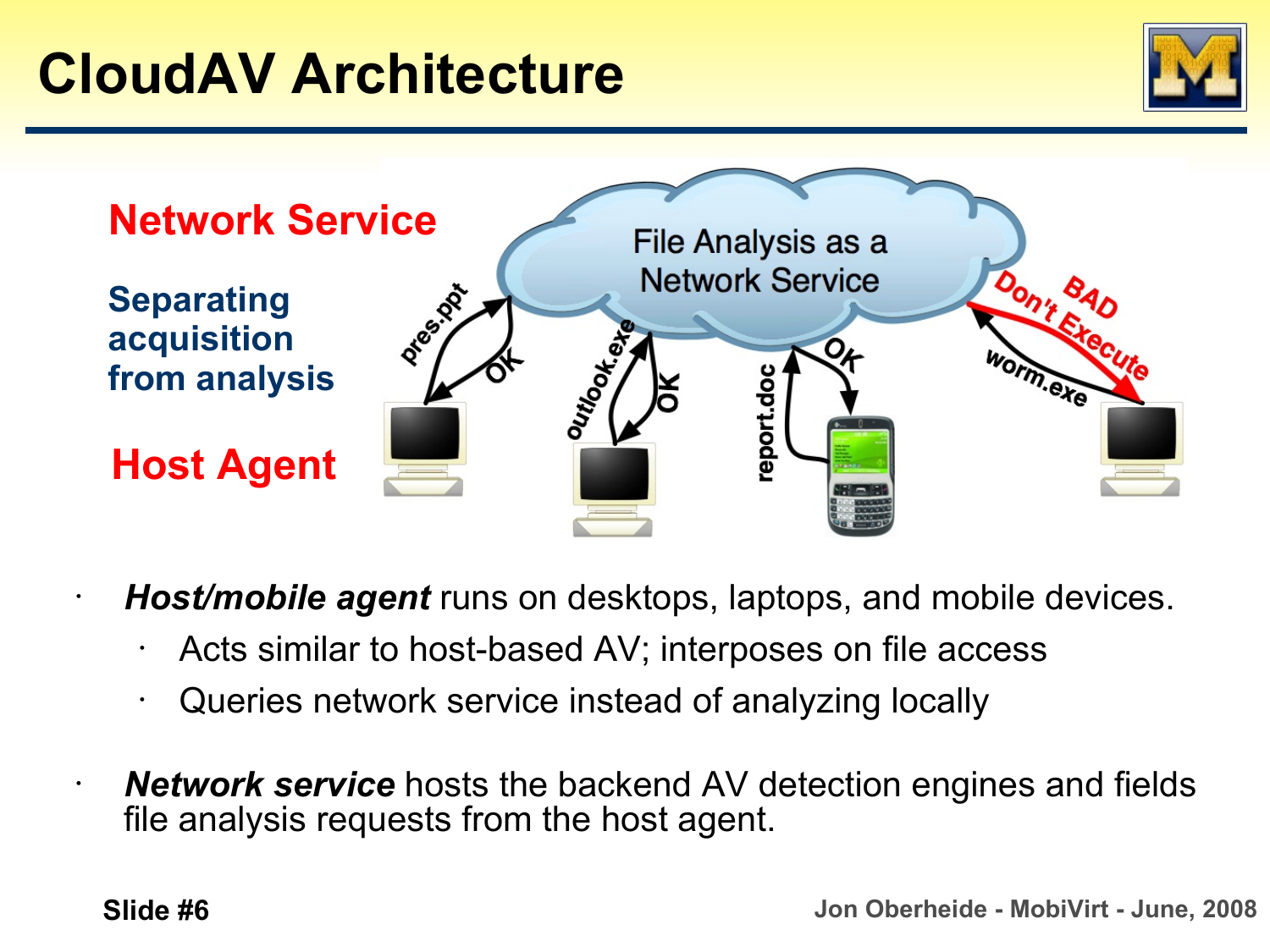#### **Slide #7 Jon Oberheide - MobiVirt - June, 2008**

# **Architecture Components**

- Lightweight Mobile Agent
	- Low resource requirements
	- Easy to port to new platforms
	- $\cdot$  Simple code base  $\rightarrow$  reduced vuln footprint
- Network Service
	- Can employ multiple detection engine in parallel
	- Central management of AV signature updates
	- More resource intensive and complex detection techniques (eg. behavioral detection engines)



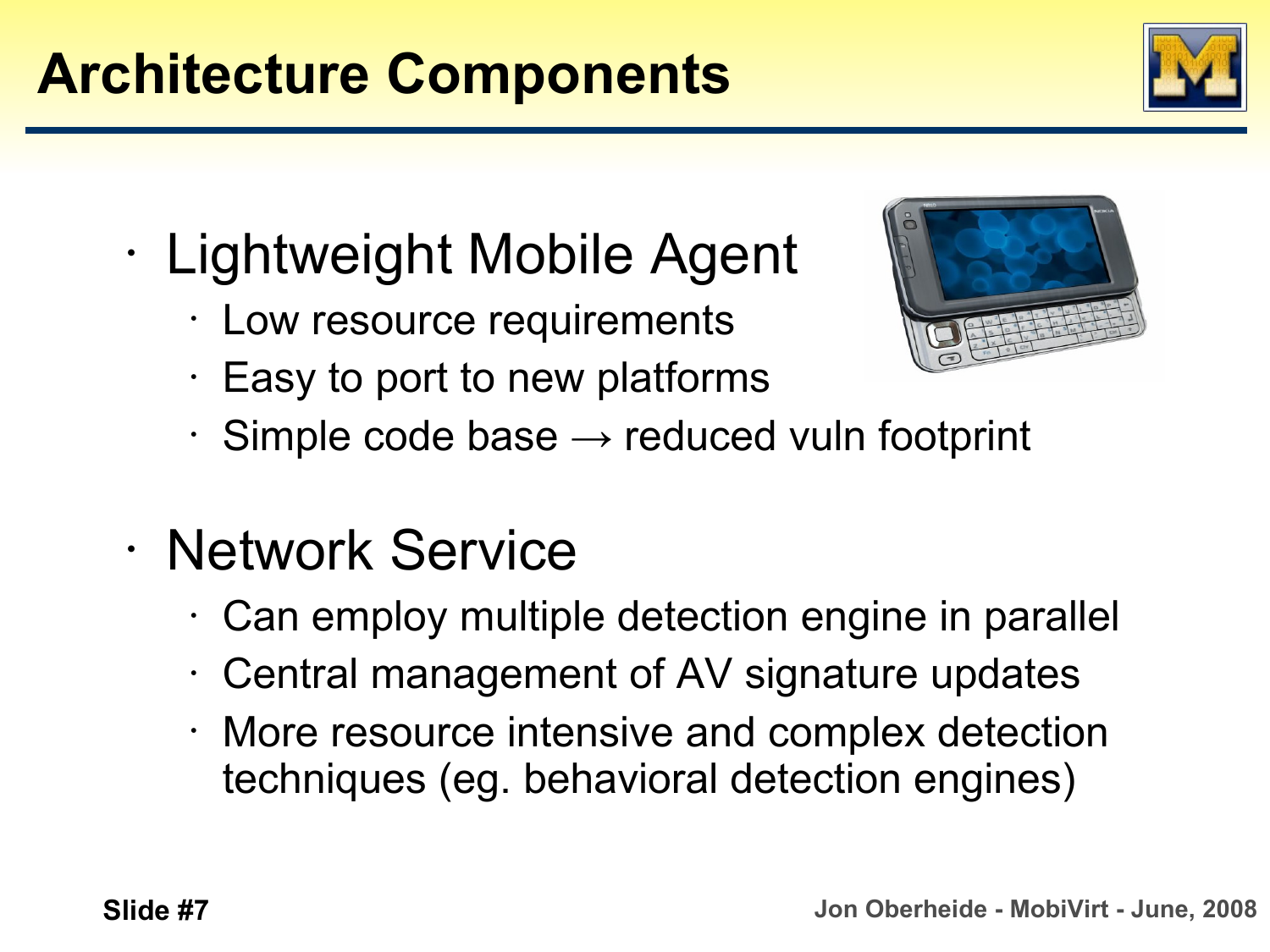

- Network service backend
	- Hosts detection engines in virtualized environments
- Scalability
	- Dynamically spin up/down instances
- Isolation/Recovery
	- AV engine vulnerabilities
	- $\cdot$  Restore to clean snapshot when compromise detected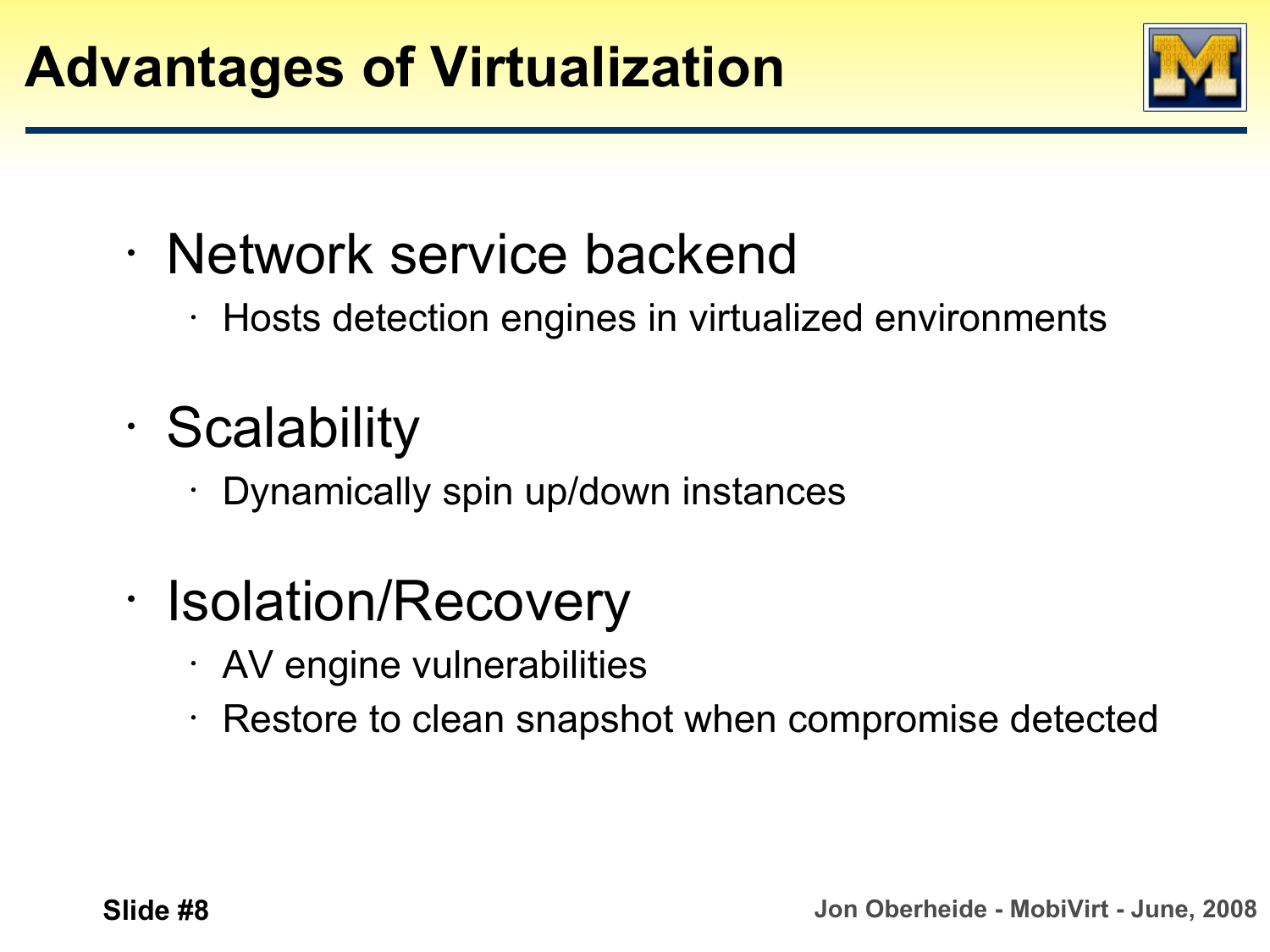

- Reducing network activity is desirable
	- Transferring candidate file to network service for analysis on every access is infeasible
- Remote cache
	- Shared between all users of network service
	- $\cdot$  Eliminate duplicate file transfer and analysis:
		- Alice runs App1, App1 analyzed; Bob runs App1, remote cache hit!
- Local cache
	- Stored on mobile device
	- Eliminate unnecessary remote cache queries
		- Bob runs App1, remote cache hit; Bob runs App1 again, local cache hit!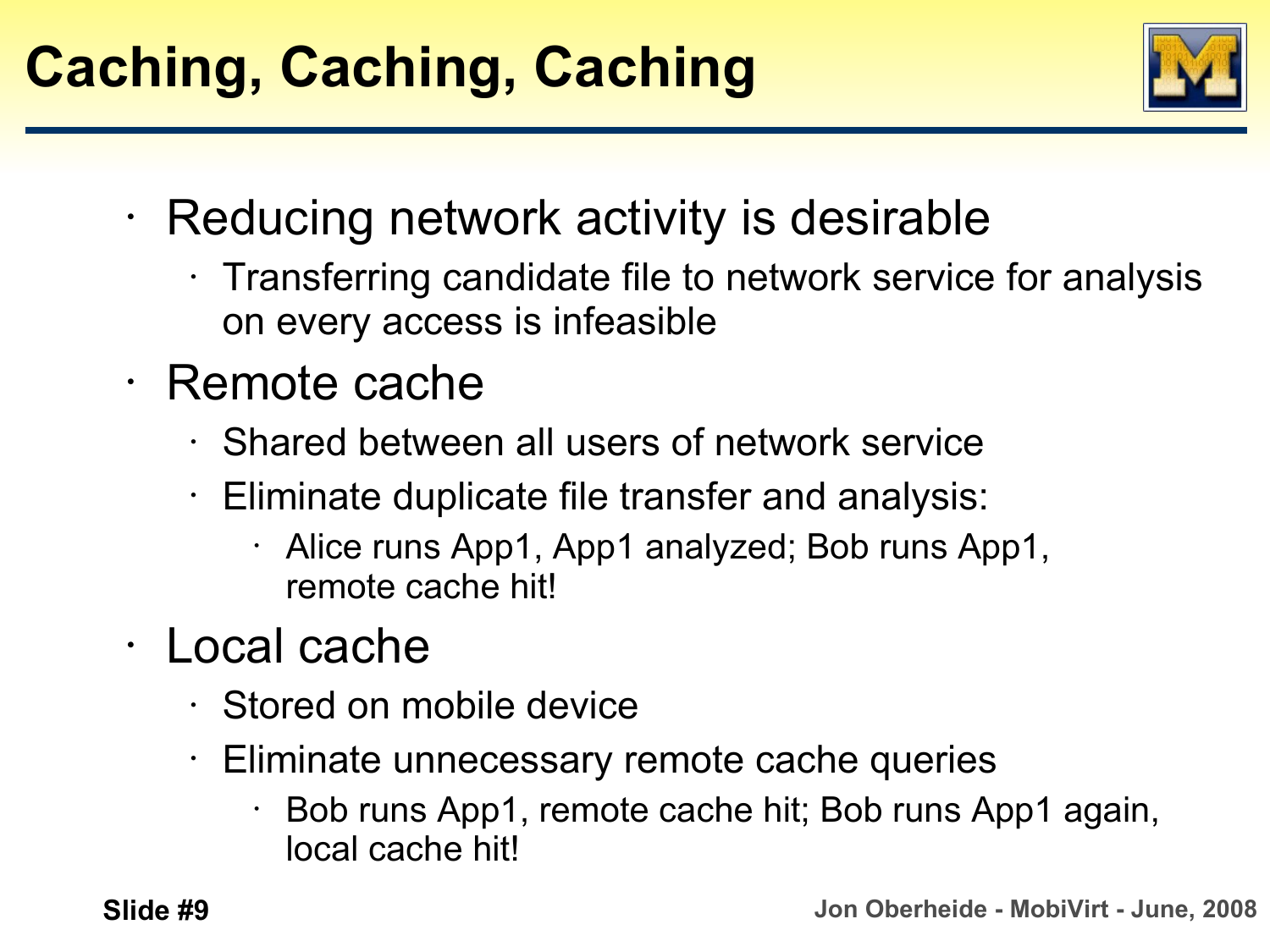

- Host Agent
	- Numerous platforms: Win32, BSD, Milter frontends
- Network Service:
	- 10 antivirus engines:
		- Avast, AVG, BitDefender, ClamAV, F-Prot, F-Secure, Kaspersky, McAfee, Symantec, and Trend Micro
	- 2 behavioral engines
		- Norman Sandbox, CWSandbox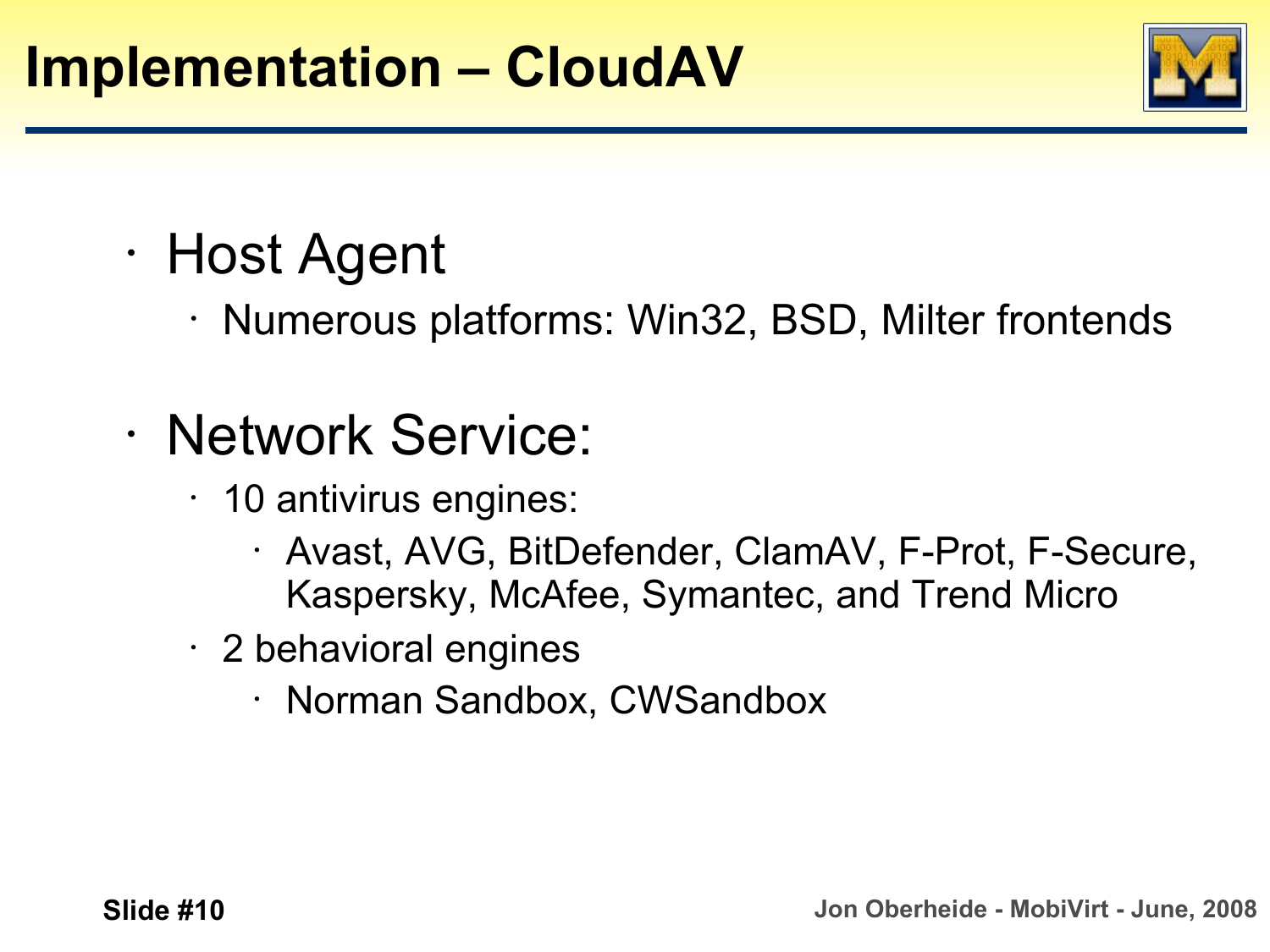

- Nokia Maemo platform
	- $\cdot$  N770, N800, N810 devices
	- Python, < 300 LOC, Dazuko syscall hooking
- Mobile-specific behavioral engine
	- Runtime behavioral analysis of suspected malware
	- Virtualized Maemo environment
	- Monitors syscalls and D-Bus IPC to detect:
		- Modification/destruction of personal user data
		- Network communications to untrusted parties
		- Skype VoIP calls to unauthorized numbers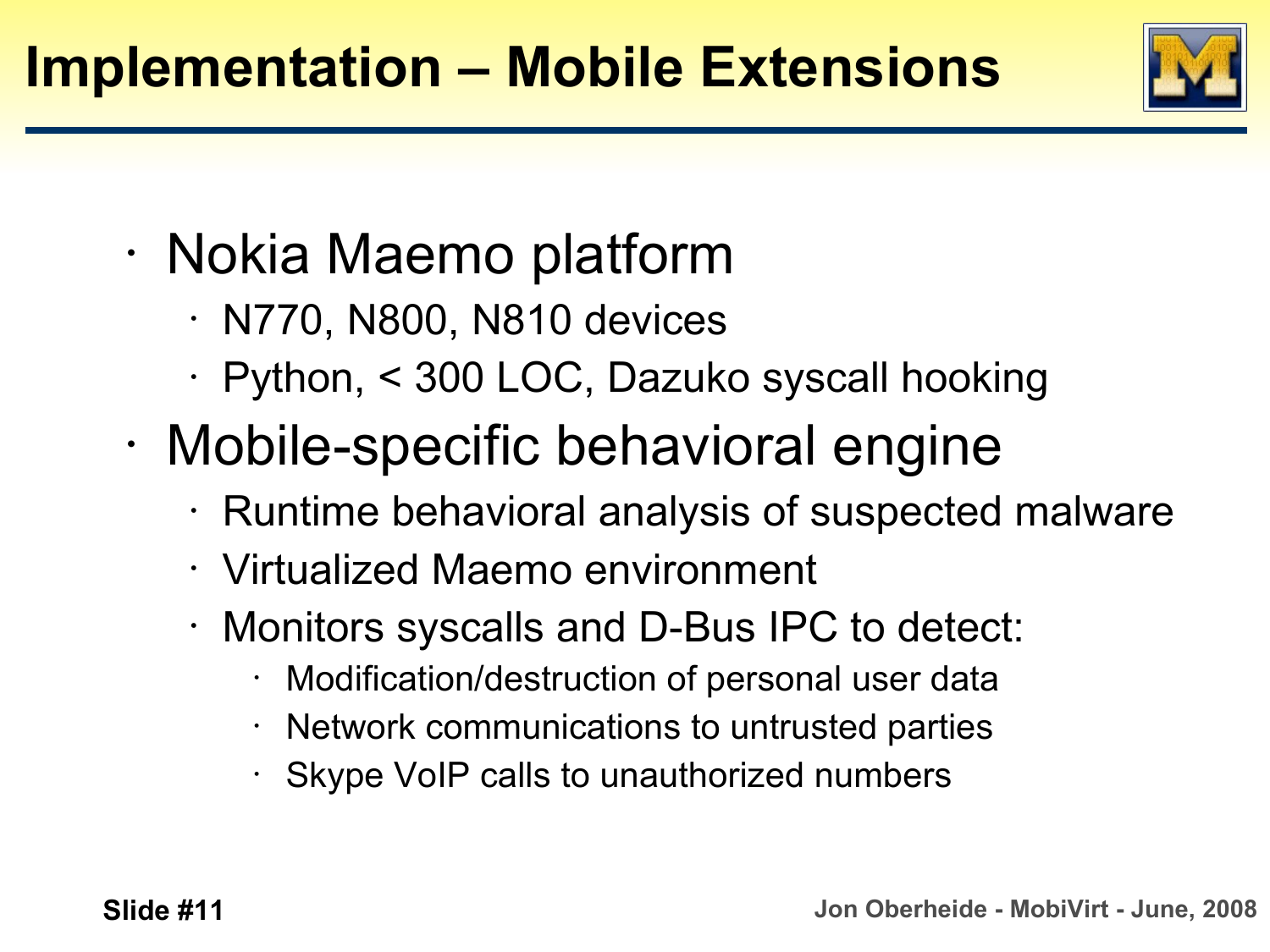

- Resource macro-benchmark
	- Nokia N800
	- ClamAV vs. Mobile Agent (MA)
	- Resource consumption (CPU/memory)
- Power consumption micro-benchmark
	- Nokia N95
	- Kaspersky Mobile vs. Mobile Agent (MA)
	- Power consumption of radios (WiFi/EDGE)
- Mobile agent cache states
	- CL+CR, CL+WR, WL+WR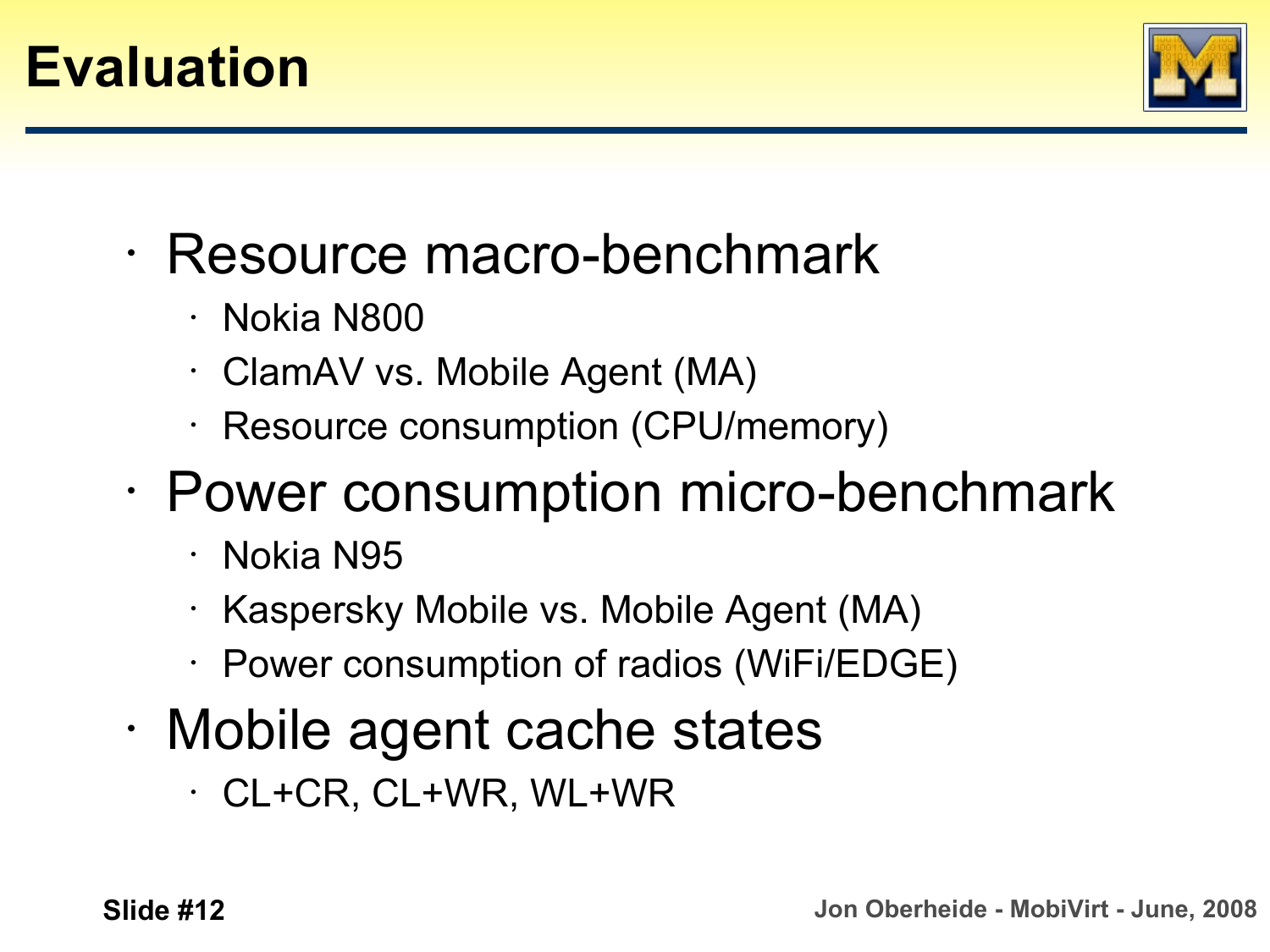

- Simulated real-world usage benchmark
	- 5 common applications: web browser, IM client, VoIP client, media player, and PDF viewer

| <b>Agent</b> | <b>Startup Time</b> | <b>Avg/Peak Memory</b> | <b>User/Total Jiffies</b> |
|--------------|---------------------|------------------------|---------------------------|
| ClamAV       | 57 sec              | 25967 KB / 39556 KB    | 13349 / 15684             |
| $MA-CL+CR$   | $0.2 \text{ sec}$   | 1502 KB / 2154 KB      | 1502 / 2185               |
| $MA-CL+WR$   | $0.2 \text{ sec}$   | 1486 KB / 2124 KB      | 1486 / 1854               |
| $MA-WL+WR$   | $0.2 \text{ sec}$   | 1189 KB / 1812 KB      | 1189 / 1714               |

Order of magnitude decrease in CPU and memory resources in all mobile agent cache states.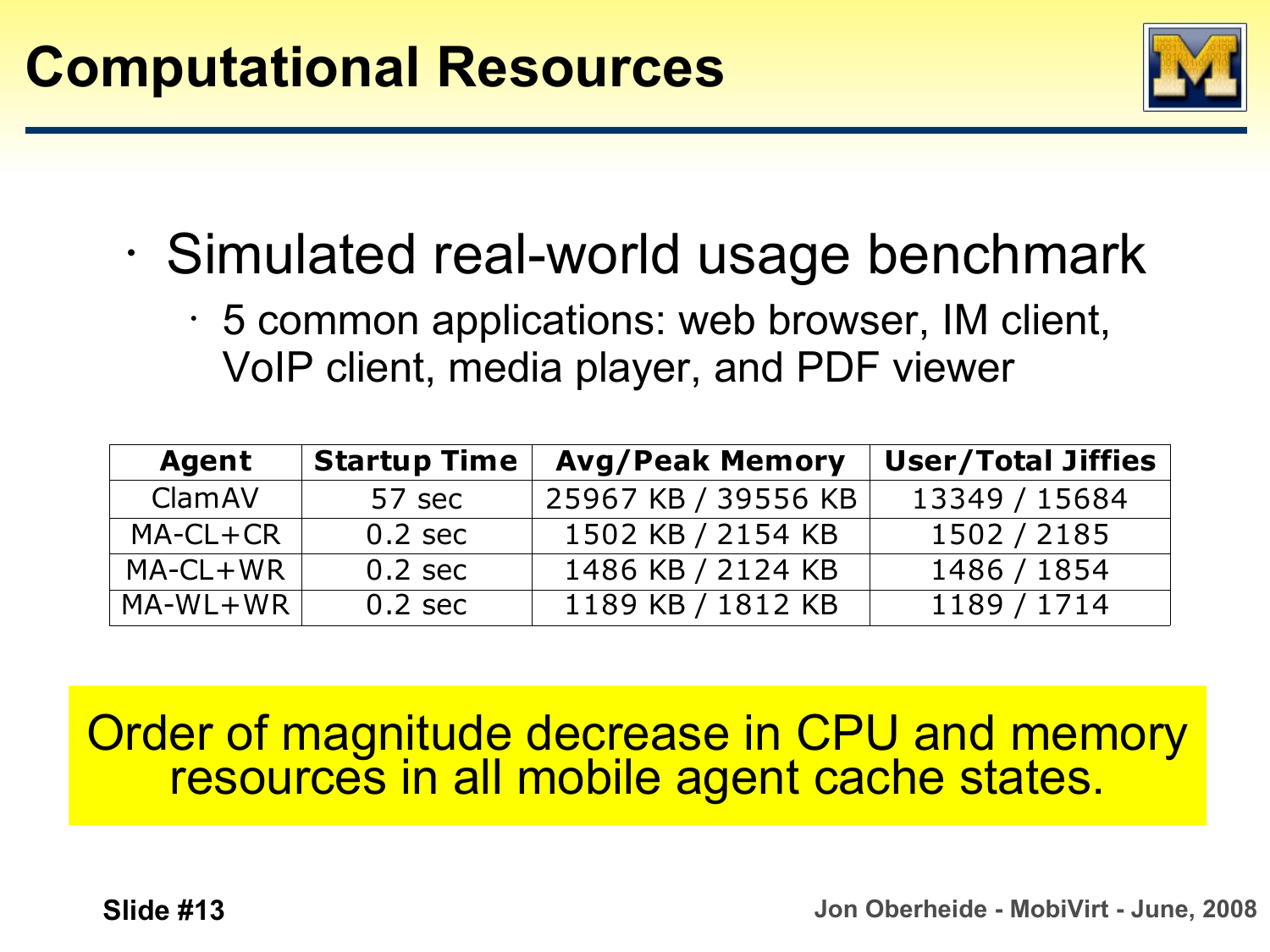

- Local Kaspersky vs. Mobile Agent
	- $\cdot$  Simple scan of  $\sim$ 25M of third-party apps and games

| Agent           | <b>Avg Energy</b> | <b>Peak Energy</b> | <b>Total Energy</b> |  |  |
|-----------------|-------------------|--------------------|---------------------|--|--|
| None (Baseline) | 0.36W             | 0.63 W             | 43.2 W              |  |  |
| Kaspersky       | 0.86W             | 1.27W              | 89.4W               |  |  |
| MA-CL+CR (EDGE) | 1.51 W            | 2.31 W             | 250.6 W             |  |  |
| MA-CL+CR (WiFi) | 1.31 W            | 2.44 W             | 165.1 W             |  |  |
| MA-CL+WR (EDGE) | 1.22 W            | 2.13 W             | 126.9 W             |  |  |
| MA-CL+WR (WiFi) | 0.92 W            | 1.83 W             | 74.5 W              |  |  |
| MA-WL+WR        | 0.82W             | 1.20 W             | 59.5 W              |  |  |

### Decrease in power consumption in common mobile agent cache states.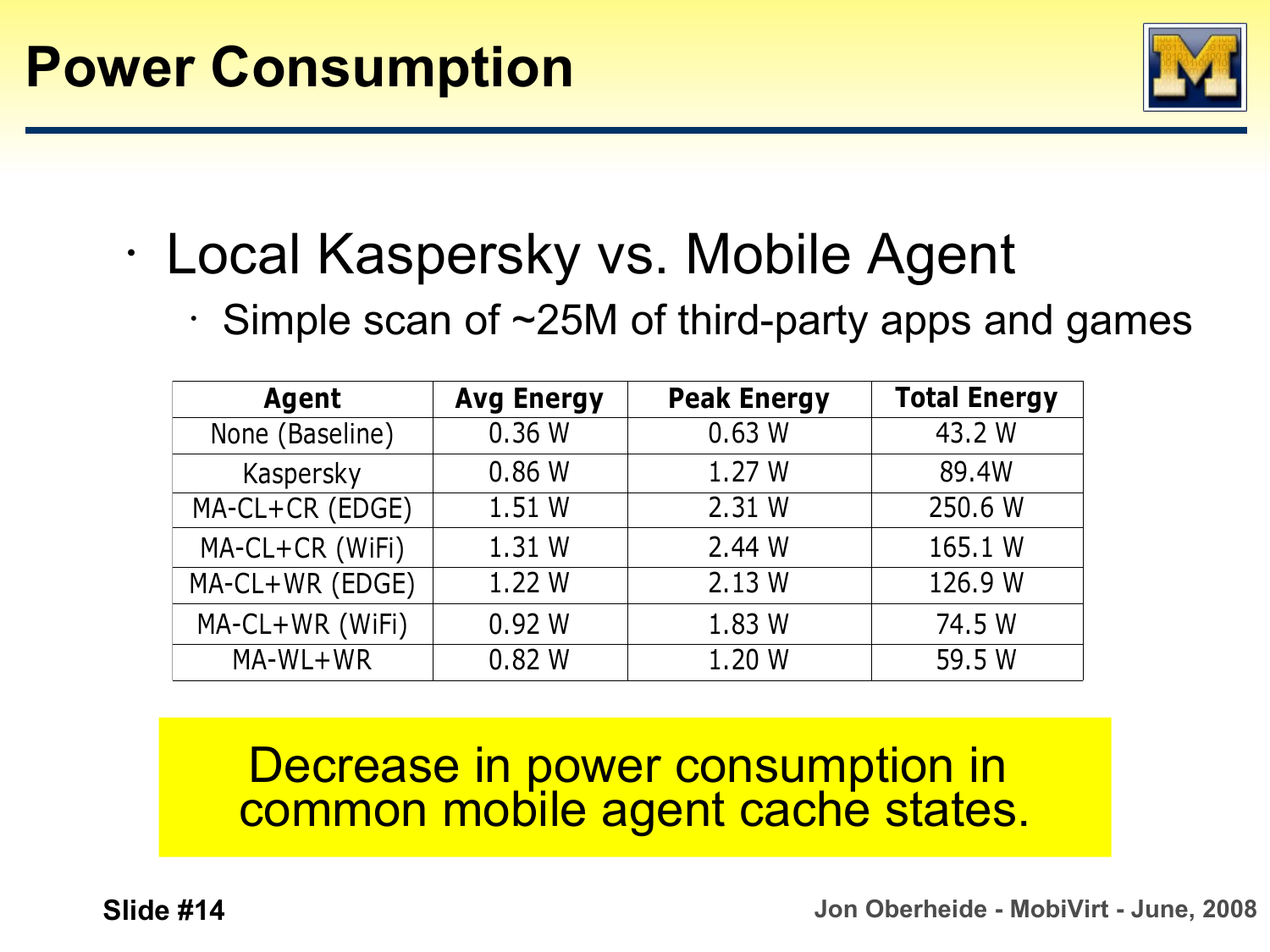

- Current state of mobile device malware
	- Presently not a large number of threats to protect against
- Host-based AV model
	- Resource/power consumption of on-device software scales with complexity/number of threats

| <b>Detection Engine</b> | <b>Signature Database Size</b> |  |  |  |
|-------------------------|--------------------------------|--|--|--|
| <b>Symantec Mobile</b>  | 27 signatures                  |  |  |  |
| Kaspersky Mobile        | 284 signatures                 |  |  |  |
| ClamAV                  | 262,289 signatures             |  |  |  |
| Cloud AV / Mobile Agent | > 5 million sigs + behavioral  |  |  |  |

## • CloudAV model

• Resource/power consumption stays static and independent of increase in threats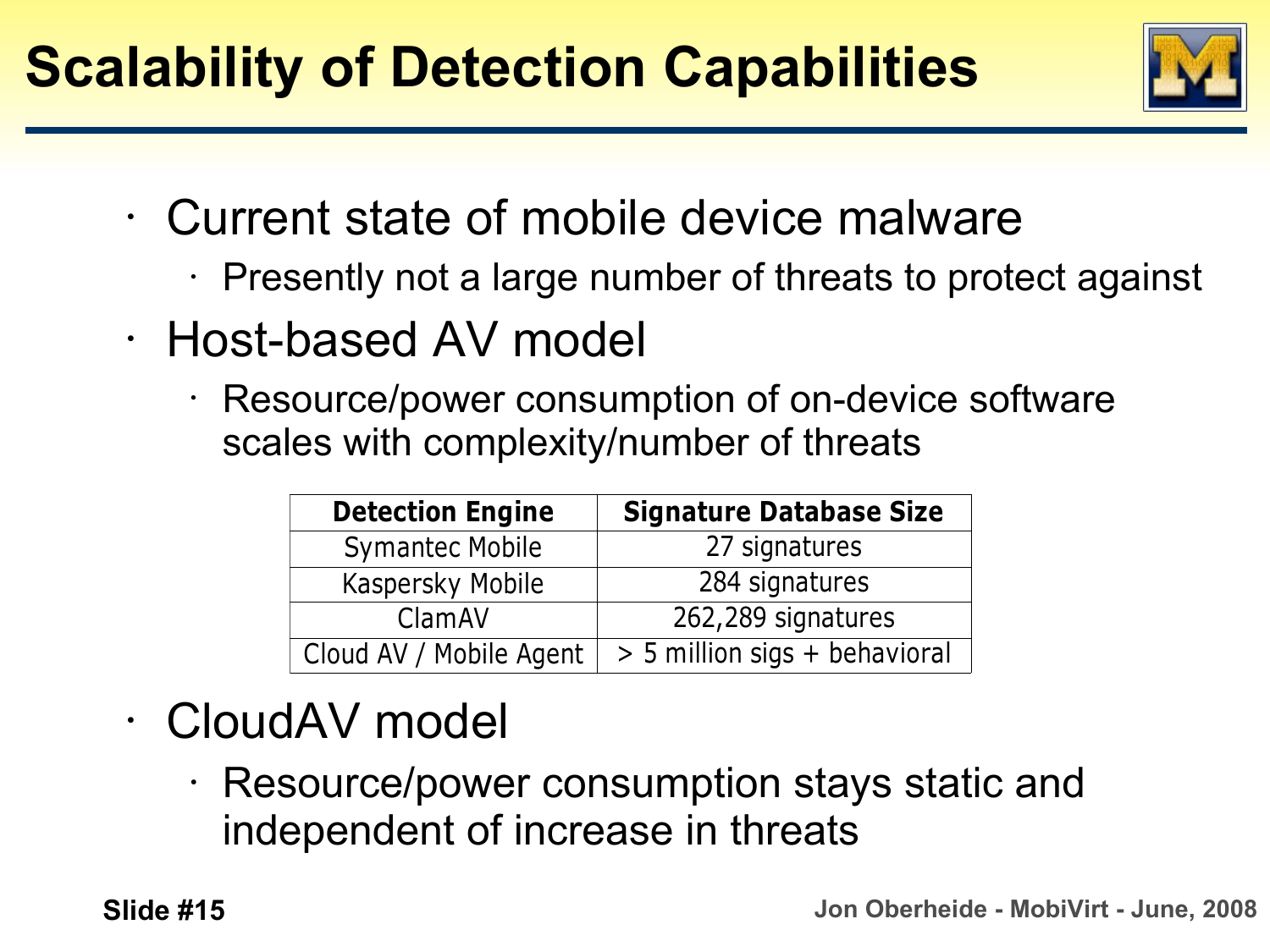

- N-Version Protection
	- $\cdot$  The use of multiple detection engines in parallel from independent vendors
- Desktop malware results
	- Subset of malware from Arbor Malware Library

| <b>Engine Combination</b> | <b>Detected</b> | <b>Coverage</b> |  |  |
|---------------------------|-----------------|-----------------|--|--|
| C <sub>M</sub>            | 229/469         | 48.82%          |  |  |
| CM, SM                    | 290/469         | 61.83%          |  |  |
| CM, SM, MA                | 358/469         | 76.33%          |  |  |
| CM, SM, MA, BD            | 417/469         | 88.91%          |  |  |
| CM, SM, MA, BD, FS        | 430/469         | 91.68%          |  |  |

CM: ClamAV SM: Symantec MA: McAfee BD: BitDefender FS: F-Secure

### • Transparent engine extensibility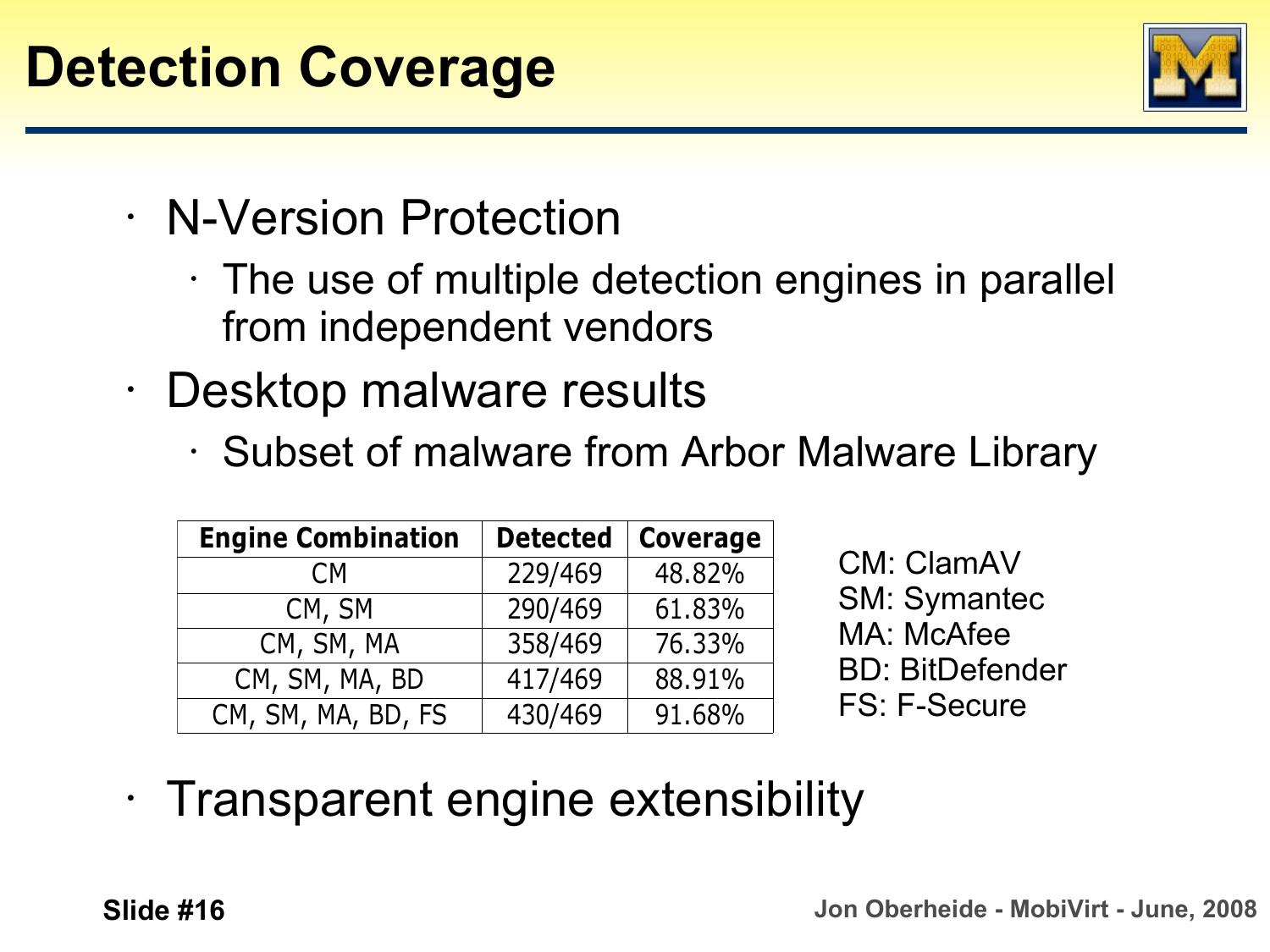# **Management Capabilities**



#### **Web interface:**

- Forensics Drilldown
- Policy Enforcement
- Flexible Alerting

**Dashboard** 

Report Generation

**CloudExec** niversity of Michigan

**ANALYSIS** 



#### Presets: Last 2 Years -Executions per minute: Unique executables per minute:  $0.30$  $0.25$  $0.20$  $0.15$  $0.10$  $0.01$ lan 01 08 **Top Files:** Recent Clients (Total: 66 hosts in 2 group(s)) HOST VERSION LASTH

**ALERTS** 

|                          | Θ<br>927bed5d-3dce-43 cse1695p04.eng                           |                | 0.3.2 | 19 seconds ago      |             | 86331                           | net.exe      |                       | 41.0 KB  |
|--------------------------|----------------------------------------------------------------|----------------|-------|---------------------|-------------|---------------------------------|--------------|-----------------------|----------|
|                          | 1822d70e-5d8c-45 cse1695p45.eng                                |                | 0.3.2 | 35 seconds ago      |             | 73535                           | verclsid.exe |                       | 28.0 KB  |
|                          | f1a2d715-5d56-4d cse1695p36.eng                                |                | 0.3.2 | 1 minute ago        |             | 57179                           | cad. exe     |                       | 379.0 KB |
|                          | Sfaef8c0-a985-4e cse1695p09.eng                                |                | 0.3.2 | 1 minute ago        |             | 31007                           | net1.exe     |                       | 122.0 KB |
|                          | Becdc35d-d919-4b cse1695p03.eng                                |                | 0.3.2 | 1 minute ago        |             | 29557                           | rund1132 exe |                       | 32.0 KB  |
|                          |                                                                |                |       |                     |             | 29523                           | regedit.exe  |                       | 143.0 KB |
|                          | 02d46026-cb66-4d cse1695p01.eng                                |                | 0.3.2 | <i>1 minute</i> ago |             | 18193                           | regsvr32.exe |                       | 11.0 KB  |
|                          | 283d985b-4736-45 loadtestp09.dc                                |                | 0.3.1 | <i>1 minute</i> ago |             | 15568                           | TINTSETP EXE |                       | 444.0 KB |
|                          | 7a7c353e-c07f-42 cse1695p10.eng                                |                | 0.3.2 | <i>1 minute</i> ago |             | 15504                           | firefox.exe  |                       | 7.0 MB   |
|                          | more<br>more                                                   |                |       |                     |             |                                 |              |                       |          |
| <b>Suspicious Files:</b> |                                                                |                |       |                     |             | <b>Recent Alerts:</b>           |              |                       |          |
| SHA <sub>1</sub>         |                                                                | <b>RESULTS</b> |       |                     | <b>TIME</b> |                                 | <b>GUID</b>  | <b>FILENAM</b>        |          |
|                          | 4a0567320ba3c74e2b92c2429f30725a8577b2ac 3                     |                |       |                     |             | Sat. Dec. 22, 07:38:08, 2007    |              | 1fafbacb-4982-48      | calc.exe |
|                          | 113ae7843571b88296112b31621a6047e8069502                       |                |       |                     |             | Fri Dec 21 02:03:13 2007        |              | 02d46026-cb66-4d      | calc.exe |
|                          |                                                                |                |       |                     |             | Wed Dec 19 22:31:18 2007        |              | 7a7c353e-c07f-42      | calc.exe |
|                          | 1065e46427ee47463e7e951704b33e6566b01098.A.A.A.A.A.A.A.A.A.A.A |                |       |                     |             | <b>22 1 23 10 10 10 11 0007</b> |              | <b>9.9.959.095.40</b> |          |

 $an 01 08$ 

Lc. exe

**ADMTN** 

#### **VM Monitoring:**

- Real-time System Status
- Xen VM Management
- Visualization Eye-Candy!

 **Slide #17 Jon Oberheide - MobiVirt - June, 2008**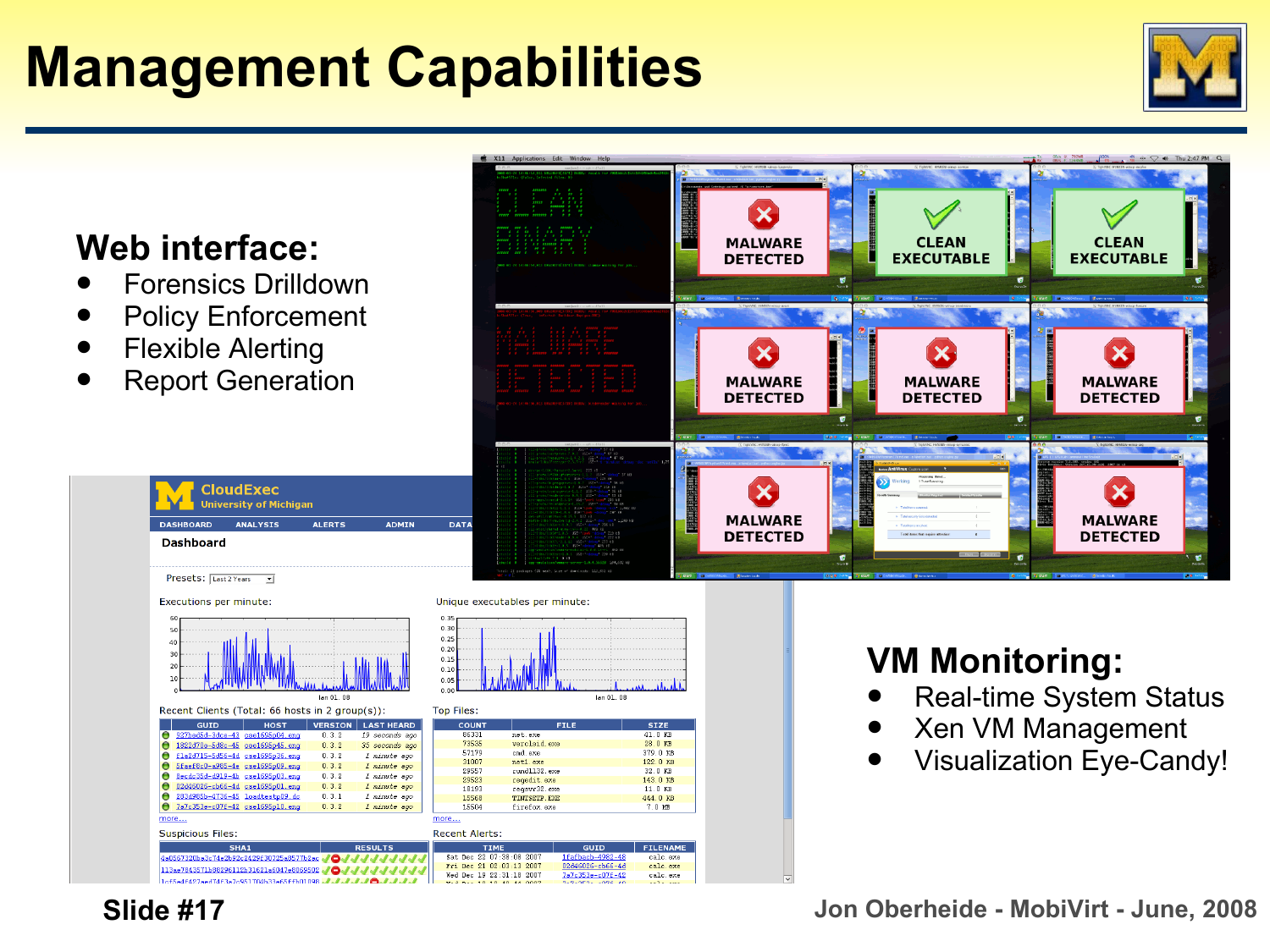



- Disconnected operation
	- Local caching mechanisms
	- Limited app/content acquisition while disconnected
	- Security policy decision
- Privacy concerns
	- Tunable collection/display built into architecture
	- User awareness of operation